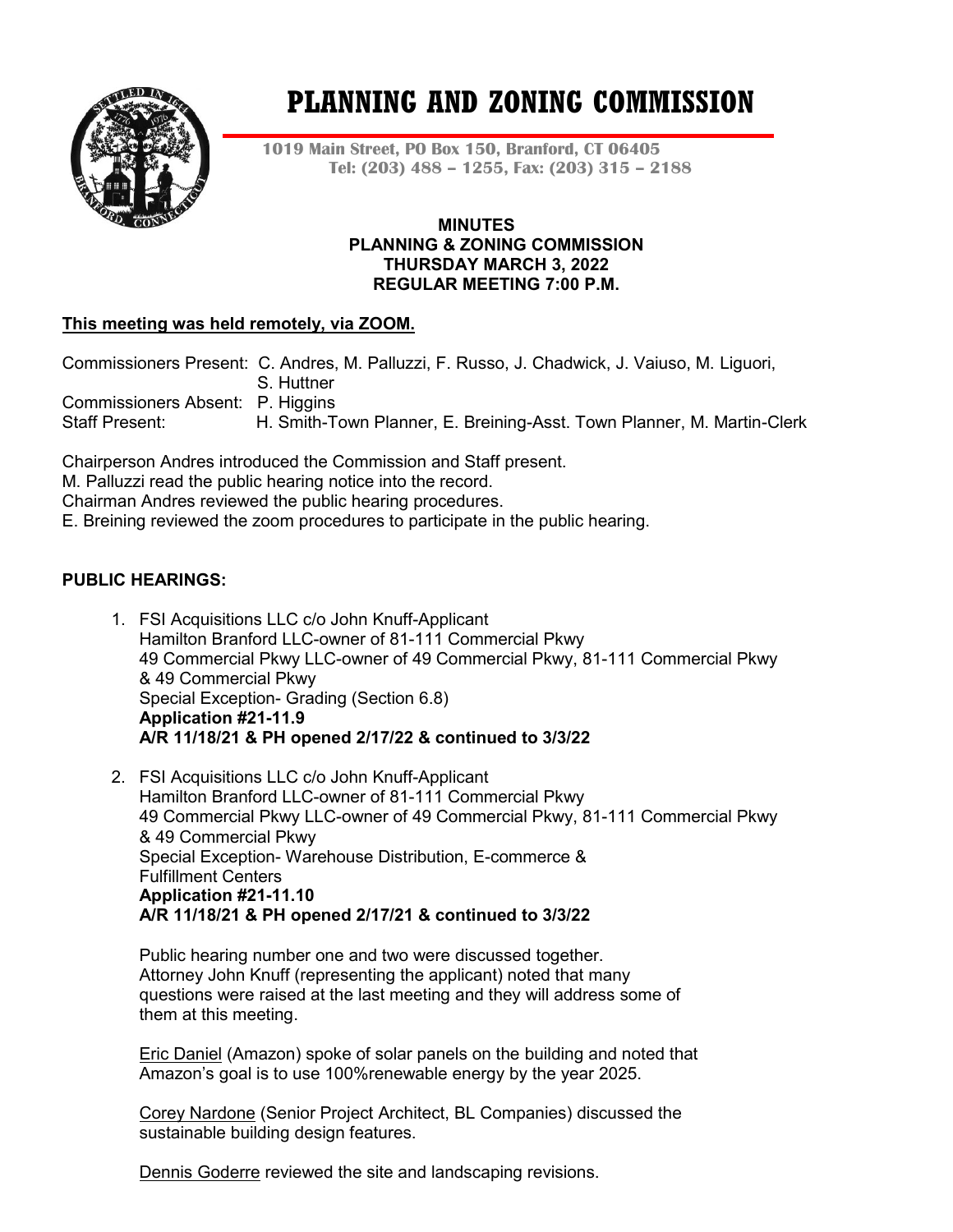## *TOWN OF BRANFORD PLANNING AND ZONING COMMISSION Minutes- March 3, 2022 Page 2 of 15*

Rob Baltramaitis- spoke regarding the traffic information that was discussed at the last meeting.

Attorney John Knuff responded to Margaret Wheelers letter containing several questions.

H. Smith talked briefly of landscaping and lighting issues.

Steve Ullman-(Benesch) spoke of the proposed right lane and referred to a site plan.

The Commissioners had a brief discussion.

PUBLIC INPUT:

- 1. Maggie Wheeler- She noted that Branford is a shoreline destination. At the February 17 meeting a lot of questions were presented and not answered at this meeting. She reviewed the questions that were not addressed. She spoke of environmental concerns, climate change, traffic and others.
- 2. Doug Hanlon-(President of Short Beach Civic Association)-He was concerned about a lot of traffic coming thru Short Beach. He asked if there could be conditions put in place to protect Short Beach if there are any changes in the future (Tweed Airport). If so, he asked the Commission for assistance in this matter.
- 3. Kate Galambos-She displayed a traffic table and reviewed the numbers. She was confused. The number didn't seem to match. She also reviewed the lighting table and asked if lighting was needed under the canopy when the vans are not being loaded for deliveries.
- 4. Daniel Rabin- He said he appreciated the Amazon team filling in some of the blanks from the last meeting but he had a question. He asked the Amazon team why conventional fossil fuel heating systems are going into the building rather than efficient heat pumps.
- 5. Maggie Wheeler- She thanked Kate Galambos for her discussion relating to the traffic numbers and noted she is overwhelmed by the numbers.

#### **Attorney John Knuff requested that the Public Hearing for these two items remain open.**

The commission took a 10 minute break at 9:28 pm.

- 3. 61 Burban Associates LLC, c/o Joseph Iamunno (Manager)- Applicant & Owner 61 Burban Drive PDD/Master Plan-Multi-Family Residential Development **Application #21-11.4 A/R 11/18/21 & PH opened 1/20/22 & continued to 3/17/22**
- 4. 61 Burban Associates LLC, c/o Joseph Iamunno (Manager)- Applicant & Owner 61 Burban Drive PDD Site Plan/Cam – Multi-Family Residential Development **Application #21-11.5 A/R 11/18/21 & PH opened 1/20/22& continued to 3/17/22**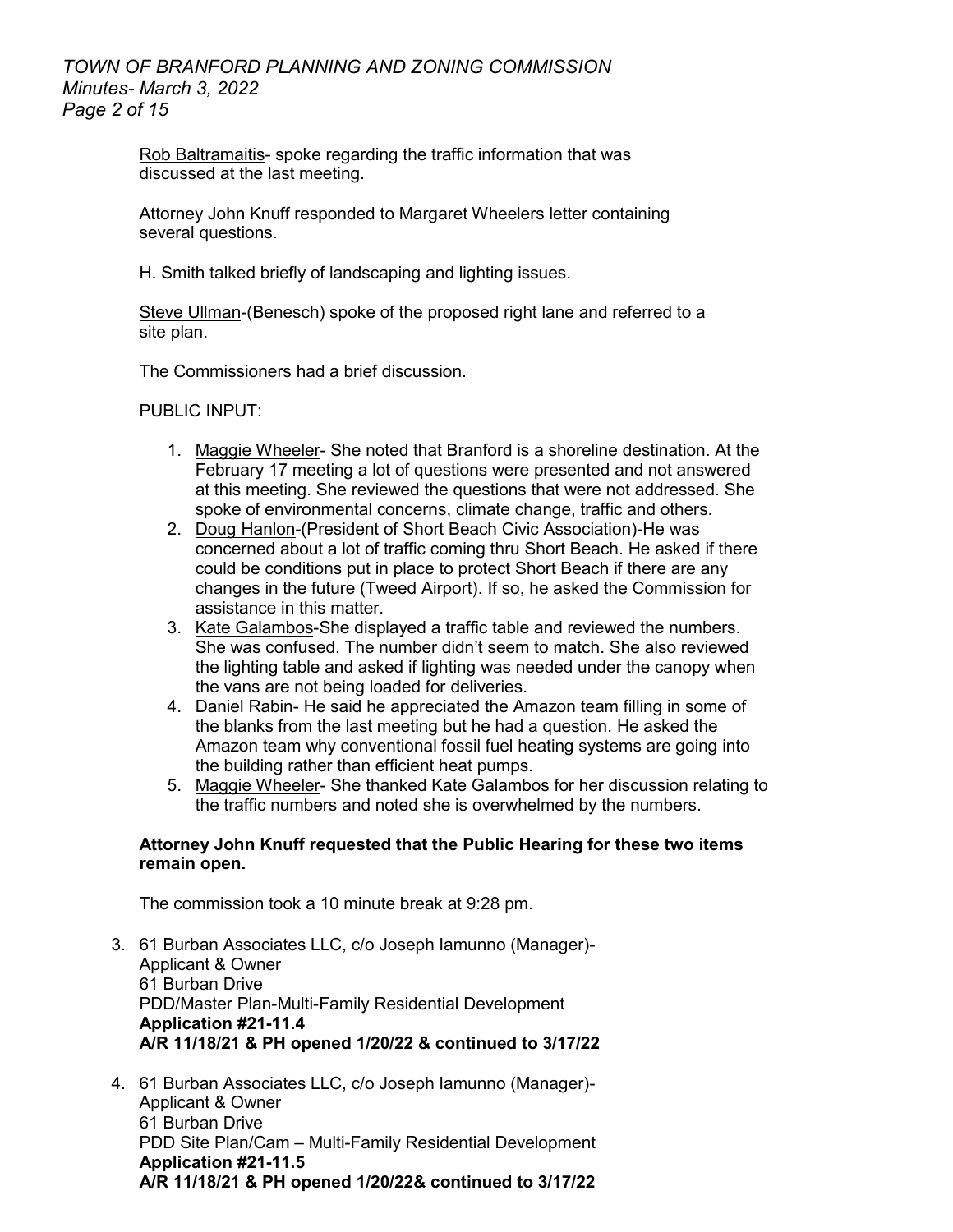*TOWN OF BRANFORD PLANNING AND ZONING COMMISSION Minutes- March 3, 2022 Page 3 of 15*

- 5. David Silbekleit-Applicant Tin Can LLC- Owner 59 North Harbor Street Special Exception- Motor Vehicle Service **Application #22-1.6 A/R 2/3/22 & PH set for 3/3/22**
- 6. David Silbekleit-Applicant Tin Can LLC- Owner 59 North Harbor Street Special Exception- Motor Vehicle Sales **Application #22-1.7 A/R 2/3/22 & PH set for 3/3/22**

**H. Smith noted that Application # 22-1.6 and Application #22-1.7 need to be reviewed by the Town Center Revitalization Review Board so he recommended the Public Hearings be opened and continued to the next meeting on March 17.** 

7. Jeffrey & Karen Leibowitz-Applicants & Owners 98-102 Seaview Avenue Special Exception & Coastal Site Plan-Single Family House **Application #22-2.1 A/R 2/3/22 & PH set for 3/3/22**

John Schmitz (BL Companies) and Joe Sepot (Architect) were present. J. Schmitz displayed the site plan explaining the proposal is to raise the existing house to bring it above the base flood elevation and move it ten feet to the left to bring it into the setback.

Joe Sepot displayed the architectural drawing.

E. Breining reviewed the Staff Report.

PUBLIC INPUT:

1. Barbara Griffin- She asked how high they are raising the house. J. Sepot replied 4 ½ feet.

#### **Chairperson Andres closed the public hearing.**

8. William & Kimberlee Quinlan-Applicants & Owners 27 Halls Point Road Special Exception-Home Office **Application #22-2.2 A/R 2/3/22 & PH set for 3/3/22**

J. Pretti (Criscuolo Engineering) represented the applicant explaining this application is for a home office. He reviewed the site plan.

E. Breining reviewed the staff report.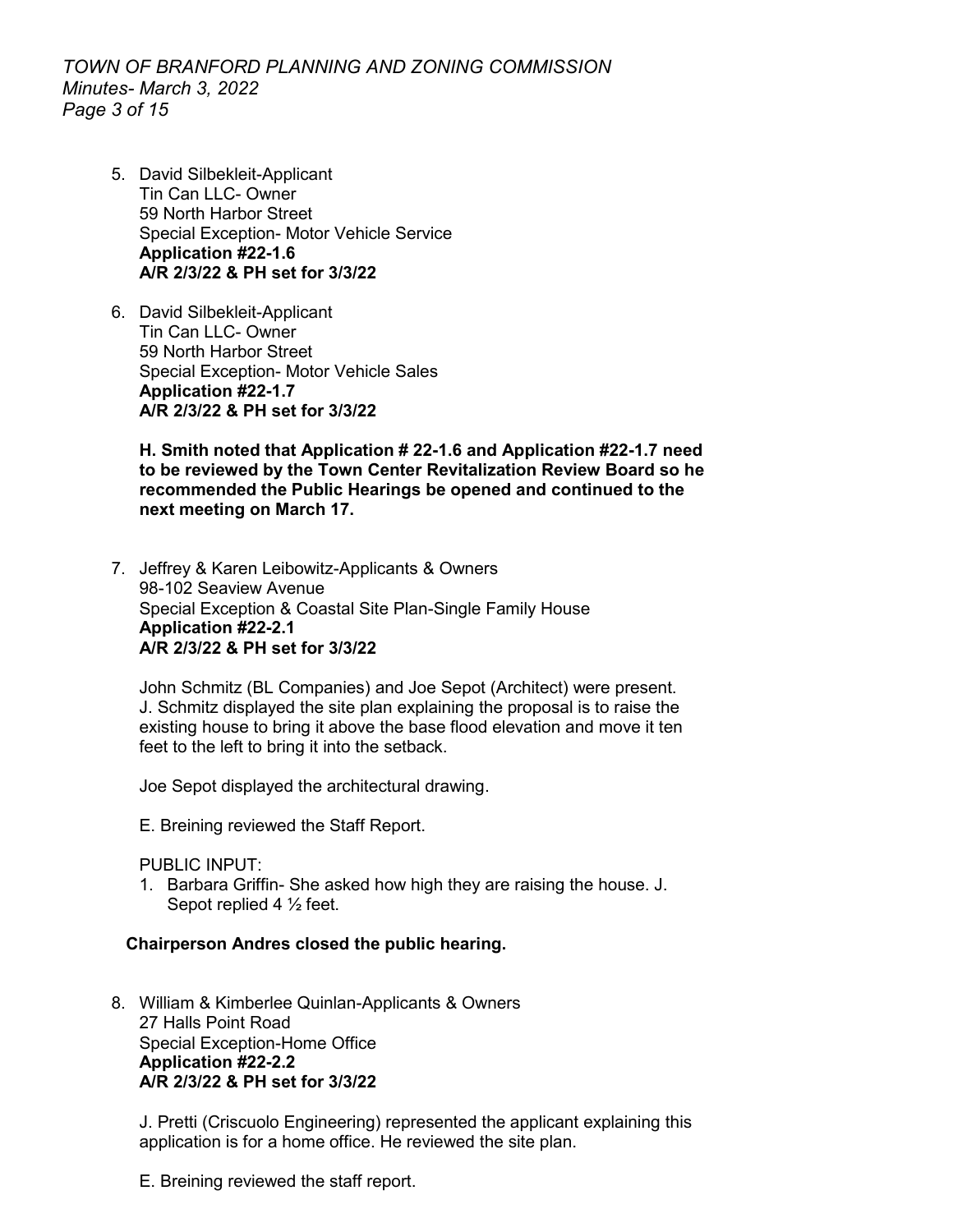PUBLIC INPUT<sup>.</sup> No one spoke.

**Chairperson Andres closed the Public Hearing.**  9. RHC Associates-Applicant & Owner 424-436 West Main Street Special Exception Modification-Restaurant **Application #22-2.3 A/R 2/17/22 & PH set for 3/3/22**

Geoff Fitzgerald & Kelly Bohnenberger (Bohler) spoke and explained this application proposes to change the drive thru at McDonalds to side by side lanes. They displayed a site plan.

The commission asked a few questions and E. Breining reviewed the staff report.

PUBLIC INPUT: No one spoke.

Chairperson Andres suggested the commissioner's drive by the site to get a better idea of the proposal.

## **The item was continued to the next meeting on 3-17-22.**

## **MINUTES: 2/17/22**

- **F. Russo made a motion to approve the meeting minutes as written.**
- **J. Chadwick seconded the motion which passed unanimously.**

## **CORRESPONDENCE:**

150 North Main Street Cell tower equipment update.

#### **OLD BUSINESS:**

1. FSI Acquisitions LLC c/o John Knuff-Applicant Zoning Regulation Amendment Amend 6.6E to add BL-HR (BL- Hybrid Rear) zone to table **Application #21-11.8 A/R 11/18/21 & PH opened & closed 2/17/22, tabled to 3/3/22**

H. Smith briefly reviewed the application explaining this was a previous oversight. This application amends Section 6.6E to add BL-HR (BL- Hybrid Rear) to the zoning table governing "Signs allowed in Business Zones".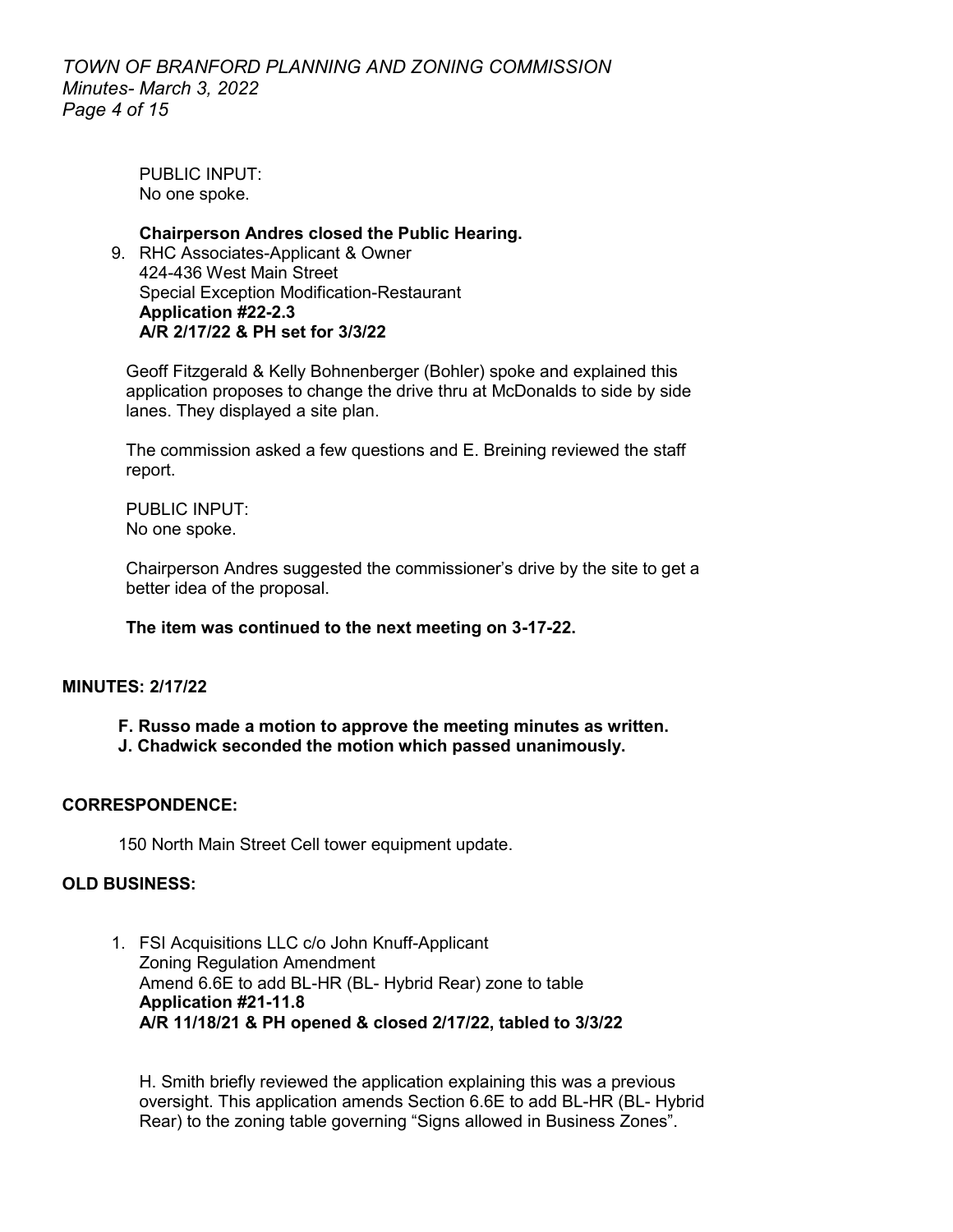**J. Chadwick made a motion to approve the application effective March 24, 2022 with the finding that the Plan of Conservation and Development has been considered and the Zoning Regulations Amendment proposed is in accordance with the Comprehensive Plan and is consistent with the goals and policies of the Coastal Management Act.**

# **J. Vaiuso seconded the motion which passed unanimously.**

The Commission then went back to the Public Hearings.

# **RETURN TO TABLE:**

1. Jeffrey & Karen Leibowitz-Applicants & Owners 98-102 Seaview Avenue Special Exception & Coastal Site Plan-Single Family House **Application #22-2.1 A/R 2/3/22 & PH set for 3/3/22**

## **J. Chadwick made a motion to approve the application with the Findings and Conditions below:**

# **Findings:**

1) The Coastal Site Plan is consistent with the goal and policies of the Coastal Area Management Act (CGS Section 22a-92) and incorporates conditions and modifications necessary to mitigate adverse impacts on coastal resources and any future water dependent activities.

# **CONDITIONS:**

- 1) Prior to the start of construction erosion control measures shall be installed to the satisfaction of the Zoning Enforcement Officer and maintained throughout the project.
- 2) The Special Exception approval under Section 6.8 granted with the approval of this application shall expire one-year from the date of decision on this application unless renewed by the Commission pursuant to Section 6.8.L.
- 3) To reduce glare, all fixtures shall be demonstrated to meet the IES full cutoff definition unless they are emergency lights or very low level accent lights (less than 900 lumen output- less than an incandescent 100 watt bulb). Fixed, not adjustable, arm mounts shall be used for all fixtures. The correlated color temperature of the light source for all exterior fixtures, either building or pole mounted, shall be equal to or less than 3000 Kelvin (K). Information on all building mounted light fixtures shall to be provided including cut sheets with all model choices indicated and an updated photometric plan (Sheet LP-1) including an updated schedule providing information on the different types of fixture (maker & model number, mounting height, lumens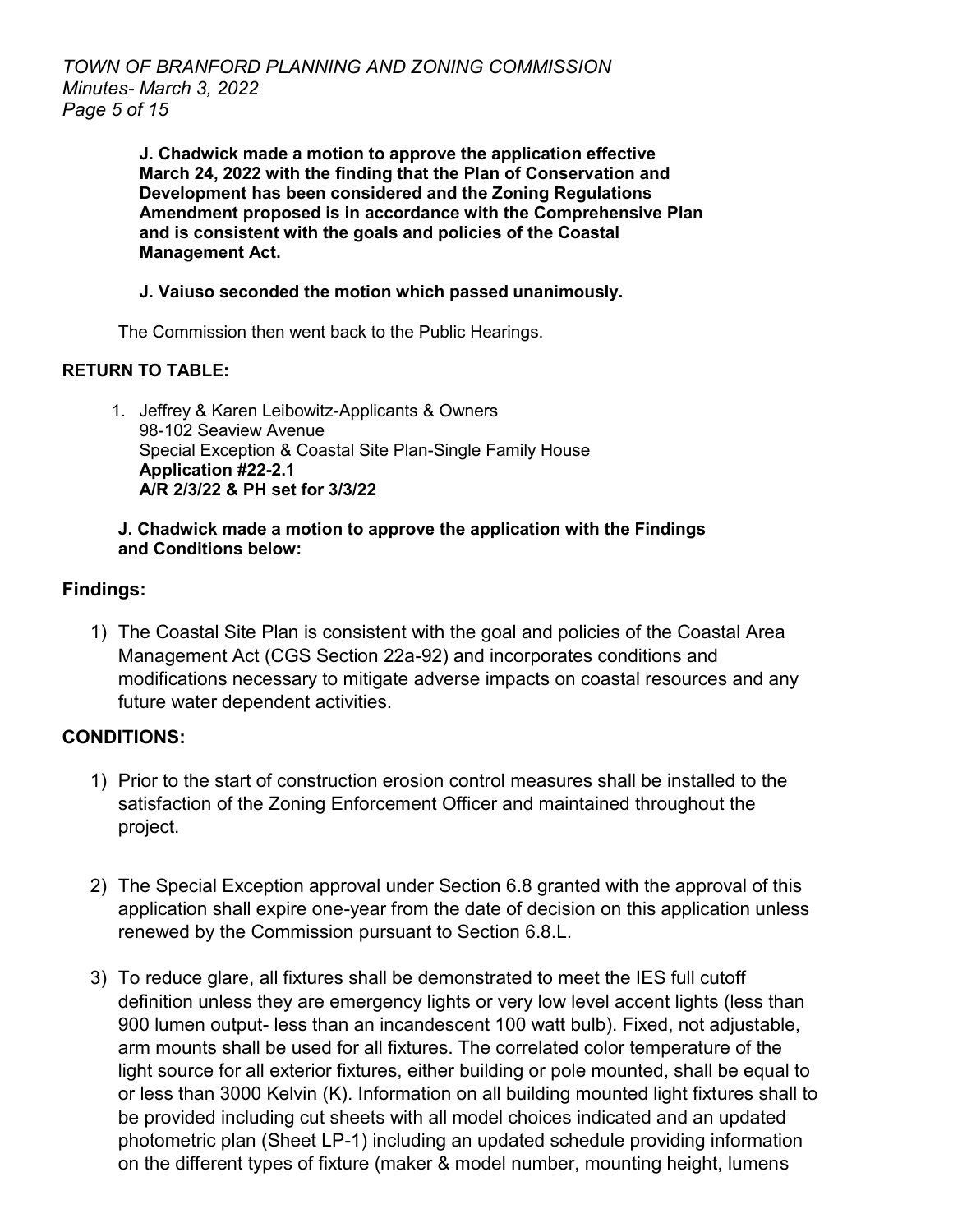generated, etc.) and surface light level projections in foot-candles that are in compliance with the requirements of the Zoning Regulations.

- 4) Prior to the issuance of a Zoning Permit or the zoning authorization of the issuance of a Building Permit the following shall be addressed to the satisfaction of the Town Planner or his designee:
	- a. Flood Boundaries shall be clearly indicated on all site plans.
	- b. All existing structures proposed to be removed shall be clearly indicated on all site plans.
	- c. All existing structures proposed to remain shall be clearly indicated on all site plans.
	- d. All additional notes added to the revised plan that are imposed over existing language shall be removed.
	- **F. Russo seconded the motion which passed unanimously.**
	- 2. William & Kimberlee Quinlan-Applicants & Owners 27 Halls Point Road Special Exception-Home Office **Application #22-2.2 A/R 2/3/22 & PH set for 3/3/22**

# **J. Vaiuso made a motion approve the application with the Findings & Conditions below:**

# **FINDINGS:**

1) Subject to compliance with the conditions listed below, the Commission finds, based on the testimony and application materials presented, that the proposed use of the property is consistent with the Special Exception Criteria per section 9.8 of the zoning regulations.

# **CONDITIONS:**

- 1) Prior to the start of construction erosion control measures shall be installed to the satisfaction of the Zoning Enforcement Officer and maintained throughout the project, if it is deemed necessary.
- 2) To reduce glare, all fixtures shall be demonstrated to meet the IES full cutoff definition unless they are emergency lights or very low level accent lights (less than 900 lumen output- less than an incandescent 100 watt bulb). Fixed, not adjustable, arm mounts shall be used for all fixtures. The correlated color temperature of the light source for all exterior fixtures, either building or pole mounted, shall be equal to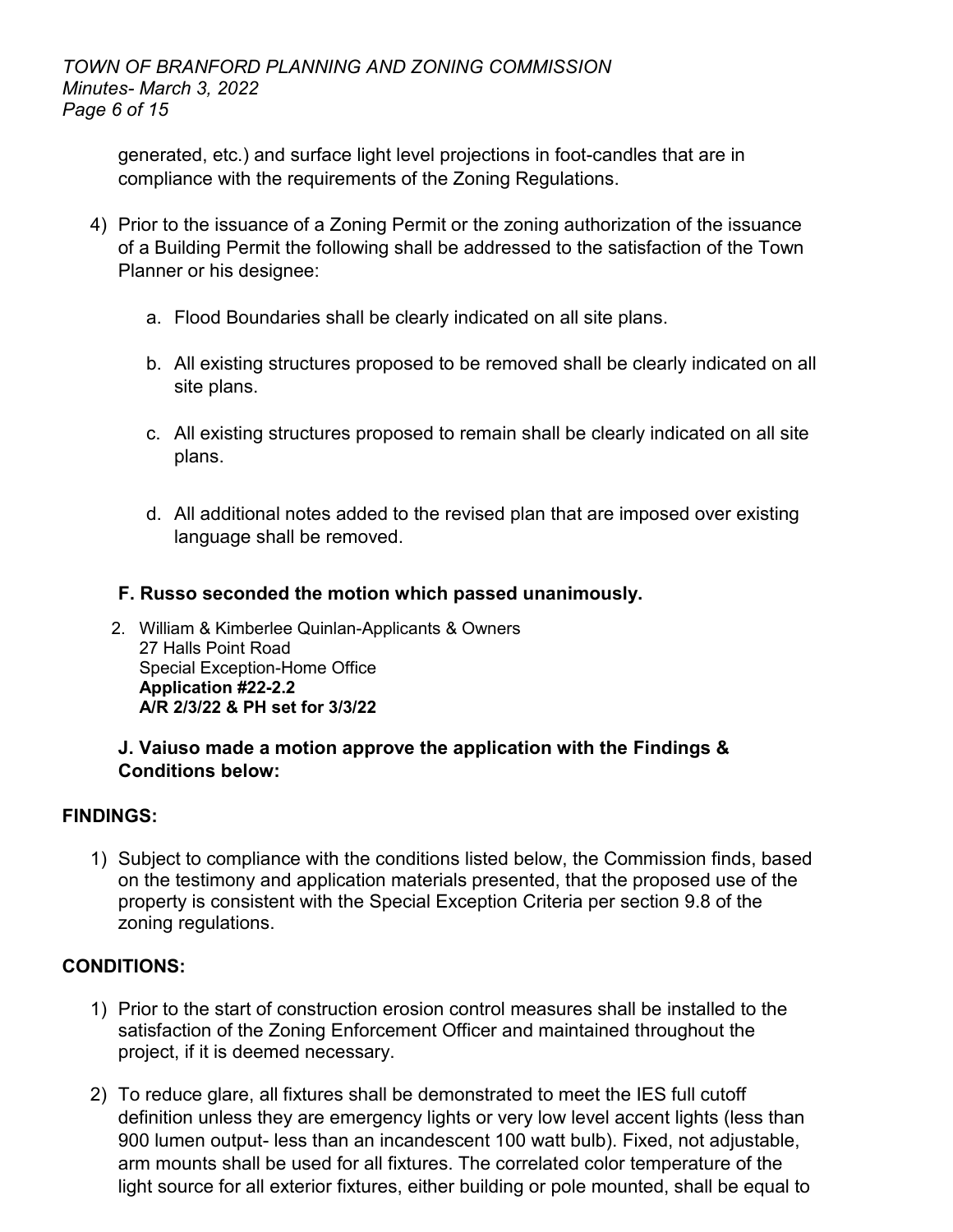*TOWN OF BRANFORD PLANNING AND ZONING COMMISSION Minutes- March 3, 2022 Page 7 of 15*

> or less than 3000 Kelvin (K). Information on all building mounted light fixtures shall to be provided including cut sheets with all model choices indicated and an updated photometric plan (Sheet LP-1) including an updated schedule providing information on the different types of fixture (maker & model number, mounting height, lumens generated, etc.) and surface light level projections in foot-candles that are in compliance with the requirements of the Zoning Regulations.

# **J. Chadwick seconded the motion which passed unanimously.**

# **OLD BUSINESS: (CONTINUED)**

**1.** 375 Metro LLC & 383 Metro LLC, c/o Robert Smith- Applicant & Owner 367,373-375 & 377,383 East Main Street PDD/Master Plan –Mixed Use Development **Application #21-12.5 A/R 12/9/21 & PH closed 2/3/22 and tabled to 3/3/22**

H. Smith reviewed the draft Resolution and then discussed the number of units that will be considered affordable housing units (3). The commission Discussed this and agreed upon three units designated as affordable. H. Smith noted that the effective date of the Resolution will be March 24, ` 2022.

**F. Russo made a motion to adopt the Resolution below with the effective date of March 24, 2022 and the addition of three (3) affordable units.**

## **RESOLUTION #383 East Main Street Planned Development District (PDD) PETITION & MASTER PLAN MODIFICATION APPLICATION # 21-12.5**

**WHEREAS**, on December 6, 2021 Metro 383 LLC (the "Applicant") submitted an application with respect to property known as 383 East Main Street to modify an existing Planned Development District (a "PDD", a. k. a. "Metro PDD") and Master Plan approval (the "Application") pursuant to Section 5.4 and 9.10 of the Branford Zoning Regulations for establishment of a PDD at #'s 367, 373-375 and 377 East Main Street (all currently understood to be owned by Metro 375 LLC); and

**WHEREAS**, the Application was received by the Town of Branford Planning and Zoning Commission ("Commission") for review on December 9, 2021; and

**WHEREAS**, the development will consist of one (1) buildings, with 44 additional residential dwelling units to be accessed through the driveway network and access locations along East Main Street (U.S. Route 1); and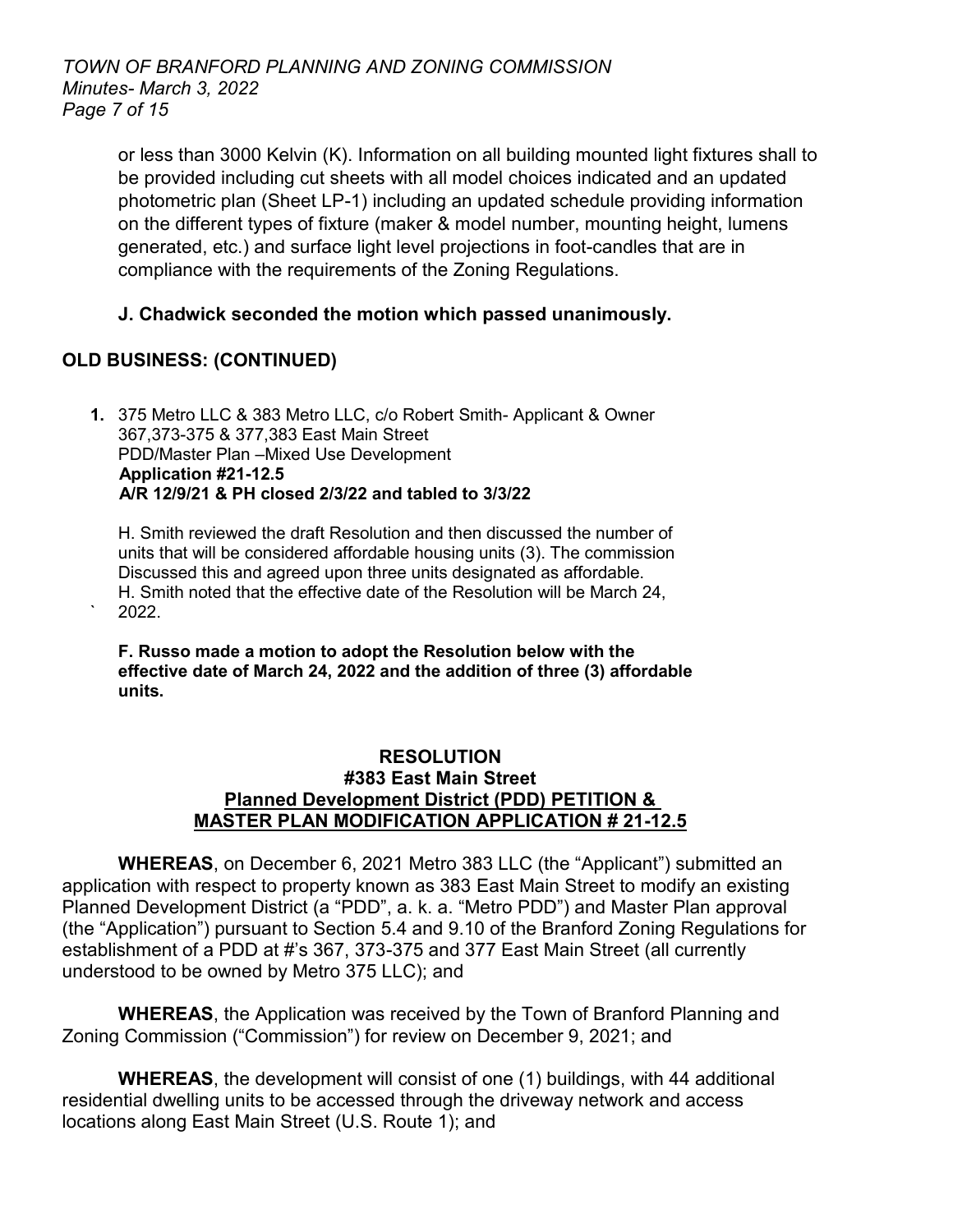## *TOWN OF BRANFORD PLANNING AND ZONING COMMISSION Minutes- March 3, 2022 Page 8 of 15*

**WHEREAS**, a public hearing on the Application, after due notice, was held on February 3, 2022 at which public hearing testimony was heard and exhibits were received by the Commission (the "Public Hearing"); and

**WHEREAS**, in accordance with the requirements of Section 9.10.F.5 of the Zoning Regulations, the Commission requested statements from the Town Sanitarian, the Police Commission, the Fire Marshal, and the Town Engineer regarding the Application; and

**WHEREAS**, the Application included an offer (Affordable Housing Offer) to dedicate three of the proposed dwelling units via the mechanisms or legal instruments required by C. G. S. Section 8-30g (k) (3) to allow the Affordable Units to be credited towards the dwelling units eligible to be counted towards the ten percent (10%) threshold set in the above referenced C. G. S. Section that determines the applicability of the affordable housing appeals procedure specified in C. G. S. Section 8-30g; and

**WHEREAS**, #383 East Main Street is under separate ownership from the properties constituting the original PDD - #'s 367, 373-375 and 377 East Main Street –("Existing PDD Properties"); and

**WHEREAS**, the proposed development relies upon the existing PDD for access, storm water management, and utility connections; and

**WHEREAS,** the Commission deliberated on the Application as amended by revised civil engineering plans, associated documents submitted through the close of the Public Hearing and other representations made by the Applicants at the Public Hearing (the "Amended Application"); and

**WHEREAS,** in its deliberations on the Amended Application, the Commission considered the public testimony and exhibits received at the Public Hearing, their knowledge of the Site and gave due consideration to all of the factors required to be considered under Title 8 of the Connecticut General Statutes, the Zoning Regulations, the Comprehensive Plan, and the 2019 Town of Branford Plan of Conservation and Development ("POCD"); and

**NOW, THEREFORE, BE IT RESOLVED THAT,** the Commission finds, as conditioned below, that the proposed modification to the previously approved PDD and Master Plan as set forth in the Amended Application is consistent with and conforms to Section 5.4.A of the Regulations, Section 9.10.F of the Regulations, the Comprehensive Plan, and that the POCD has been considered in the decision made on this application;

**AND, BE IT FURTHER RESOLVED THAT,** the Commission finds, in accordance with Section 9.10.F of the Regulations, that:

- (1) Another existing zoning district could not be appropriately established to accomplish such purposes;
- (2) The petitioner has provided, where appropriate, for the continued maintenance of the development in general, including those open space and recreational areas not dedicated for general public use;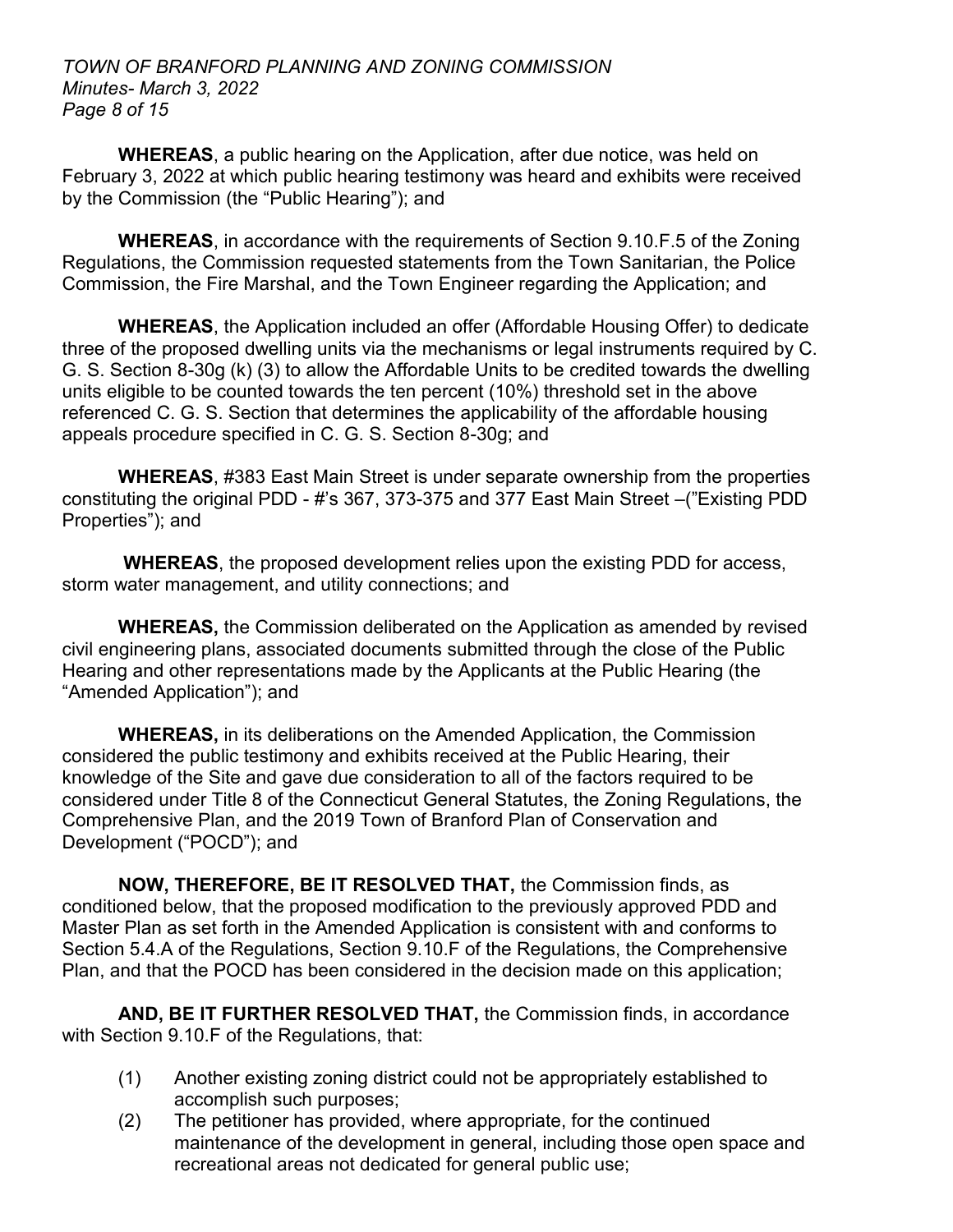- (3) The streets and drives will be suitable and adequate to accommodate anticipated traffic and projected development intensity will not generate traffic in such amounts as to overload the street system in the area;
- (4) The existing and proposed utility services are adequate for the proposed development and the utilities and drainage have been so arranged as to not overburden the capacity of the facilities connected therewith;

**AND, BE IT FURTHER RESOLVED THAT,** the Commission hereby approves and adopts the Amended Application to establish the PDD as proposed except as modified below and to approve the most recently submitted plans as the Master Plan for this PDD pursuant to the Zoning Regulations, subject to the following conditions:

- 1. The Affordable Housing Offer is amended ("Amended Affordable Housing Offer") to include the dedication of three units ("Affordable Units") and may be further modified and clarified as part of the review and any approval of the associated Site Plan application (#20-8.10) which may include requirements necessary for the implementation of the Affordable Housing Offer via the mechanisms or legal instruments required by C. G. S. Section  $8-30g(k)(3)$  to allow the Affordable Units to be credited towards the dwelling units eligible to be counted towards the ten percent (10%) threshold set in the above referenced C. G. S. Section that determines the applicability of the affordable housing appeals procedure specified in C. G. S. Section 8-30g;
- 2. The Commission may require, as a requirement of any Site Plan approval granted under this modified PDD, the Applicant to obtain an easement (and/or other legal instruments acceptable to the Town Counsel), of form and content acceptable to the Town Planner and the Town Counsel, to provide for the development shown on the Master Plan the following:
	- a. vehicular access through the Existing PDD Properties, and
	- b. right to drain onto the Existing PDD Properties, and
	- c. necessary utility connections,

or submit evidence of the legal merger of the all of the properties within the PDD to the satisfaction of Town Counsel;

- 3. The use of a Rock Crusher is prohibited on the property of # 383 East Main Street without the approval of the Planning and Zoning Commission per Section 6.8.G and the Planning and Zoning Commission may include a condition regarding this in any subsequent Planned Development District Site Plan approval;
- 4. Exhibit A shall be revised to indicate the approved density of 24 dwelling units per acre of lot area rather than the Lot Area per Unit standards which shall be deleted;
- 5. No other changes to the Standards established in the 2020 approval are approved;
- 6. Any extension of the driveway network including the proposal for any changes in the access locations onto East Main Street/Route 1 including any proposals for additional access locations shall require the approval of such changes as a modification to the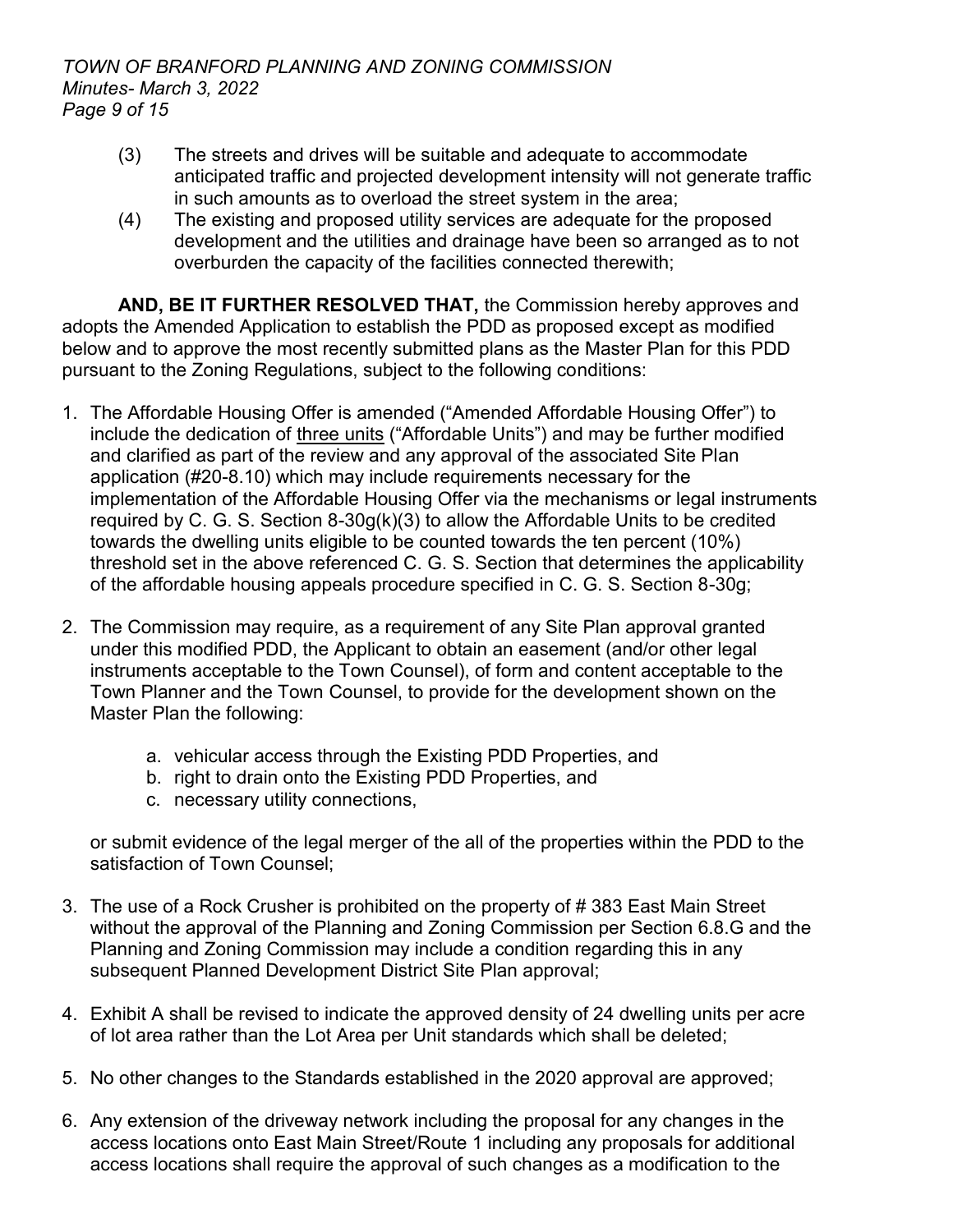*TOWN OF BRANFORD PLANNING AND ZONING COMMISSION Minutes- March 3, 2022 Page 10 of 15*

PDD/Master Plan Approval following the process required to approve a Zoning Map Amendment per Section 9.10;

**AND, BE IT FURTHER RESOLVED THAT,** this Resolution and the approvals and adoptions set forth herein shall be stated upon the record of the Commission and have an effective date of March 24, 2022.

Moved by: F. Russo

Vote for the Resolution: J. Chadwick, M. Palluzzi, J. Vaiuso, C. Andres

Vote against the Resolution: No one

- **2.** 383 Metro LLC, c/o Robert Smith- Applicant & Owner 383 East Main Street Special Exception- Grading (Section 6.8) **Application #21-12.6 A/R 12/9/21 & PH closed 2/3/22 and tabled to 3/3/22**
- **3.** 375 Metro LLC & 383 Metro LLC, c/o Robert Smith- Applicant & Owner 367,373-375 & 377,383 East Main Street PDD Site Plan Modification- Mixed Use Development **Application #21-12.7 A/R 12/9/21 and tabled to 3/3/22**

Application #21-12.6 and #21-12.7 were discussed together.

H. smith verified that the last revised plan set is the one we received on 2/21/22 via email from David Sacco.

David Sacco then displayed plans and reviewed the revisions made.

H. Smith reviewed the staff memo dated 2/25/22.

**J. Chadwick made a motion to approve Applications #21-12.6 and #21-12.7 with the Findings and Conditions below:**

# **FINDINGS:**

- 1. The Commission finds that the proposed landscaping constitutes excellence in landscape design per Section 6.3.L of the Zoning Regulations and approves the request for a modification to the requirements of Section 6.3.K.2 for the development at #383 East Main Street to allow the use of "tree" staples in lieu of the otherwise required stakes and eliminate the requirement for landscaping at the top and bottom of the proposed retaining wall adjacent to the north west corner of Building F.
- 2. The Commission finds that the Amended Application, subject to compliance with and fulfillment of required modifications enumerated below, is conformance with the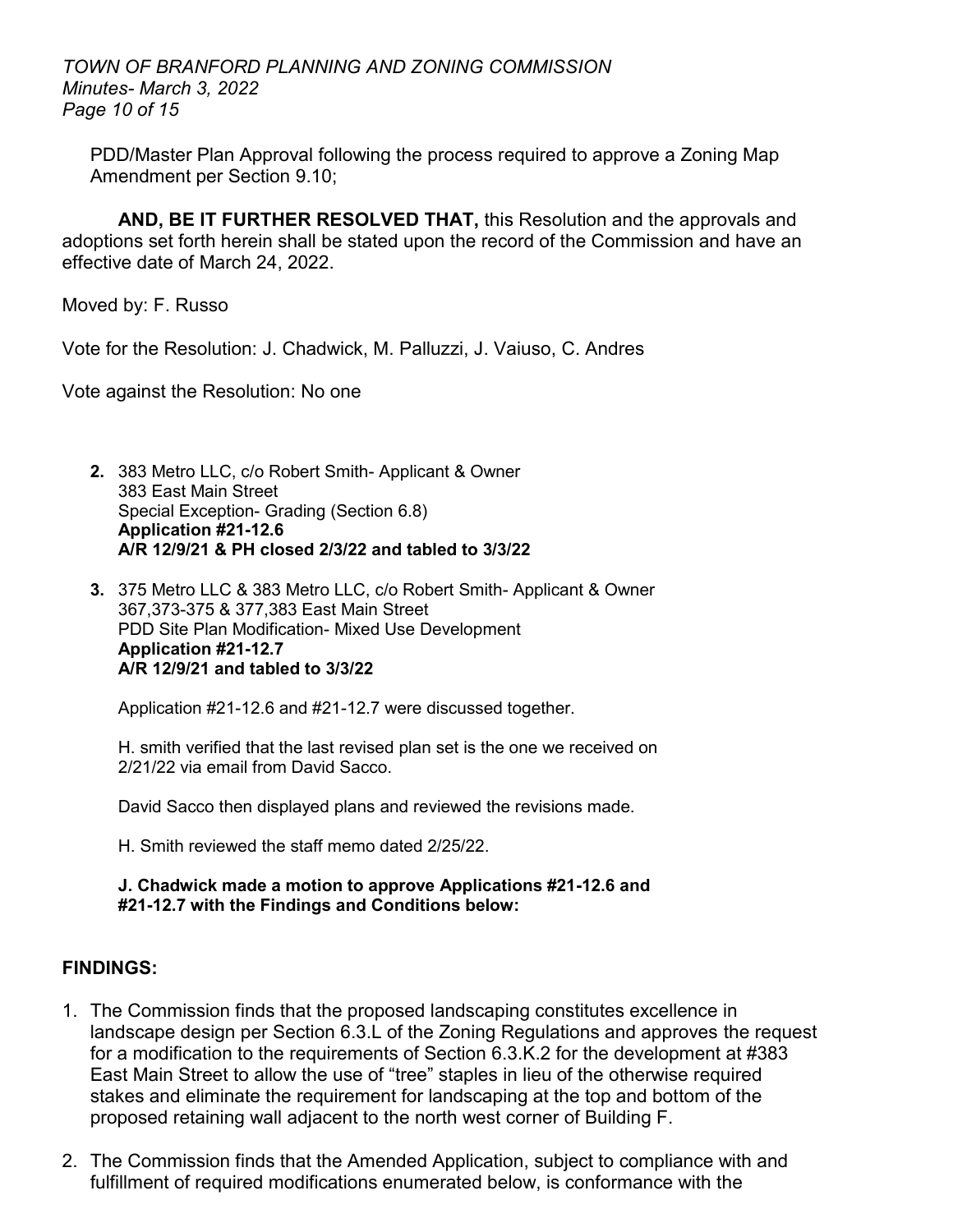## *TOWN OF BRANFORD PLANNING AND ZONING COMMISSION Minutes- March 3, 2022 Page 11 of 15*

requirements of the Approved Planned Development District and Master Plan and the Zoning Regulations.

# **CONDITIONS:**

- 1. All construction shall substantially conform to the revised version of the submitted Plans and Application Documents received thru 2/22/22 except as they may be modified to comply with requirements of this approval or be further modified by the Planning and Zoning Commission ("Approved Plans"). The plans submitted through the close of the Public Hearing for the Section 6.8 Special Exception may be modified to match those received through 2/22/22 in addition to any changes required to address the conditions of this approval.
- 2. Conditions 8-10, 12-17 of the 2020 approval of Applications #20-8.10 & #20-10.1 shall also apply to the expanded development and construction proposed for the property at #383 East Main Street. Condition 11 shall also apply to the expanded development and construction proposed for the property at #383 East Main Street with the addition of the following provisions:
	- a. Three (3) of the proposed dwelling units ("Affordable Units") to be contained in Building F shall be dedicated via all mechanisms or legal instruments required by C. G. S. Section 8-30g (k) (3) to allow the Affordable Units to be credited towards the dwelling units eligible to be counted towards the ten percent (10%) threshold set in the above referenced C. G. S. Section that determines the applicability of the affordable housing appeals procedure specified in C. G. S. Section 8-30g.
	- b. The Applicant shall establish an easement (and/or other legal instruments acceptable to the Town Counsel) between the legal entity owning 383 East Main Street and the legal entity owning the remainder of the properties constituting the existing PDD, of form and content acceptable to the Town Planner and the Town Counsel, to provide for the development shown on the Master Plan the following:
		- i. vehicular access through the Existing PDD Properties, and
		- ii. right to drain onto the Existing PDD Properties, and
		- iii. necessary utility connections,

or submit evidence of the legal merger of the all of the properties within the PDD including # 383 East Main Street to the satisfaction of the Town Counsel.

- 3. Prior to any construction activity on #383 East Main Street evidence shall be submitted to the satisfaction of the Zoning Enforcement Officer that the following has been satisfactorily addressed/established:
	- a. Soil and erosion controls installed as shown on Sheet 4 and 4a.
	- b. A pre-construction meeting including the Zoning Enforcement Officer, applicant's construction supervisor, applicant's Licensed Connecticut Arborist and applicant's Connecticut licensed Professional Engineer which meeting may be held jointly with any such similar meeting required by the associated IWWA Approval/Permit.
	- c. Installation of construction fencing along the approximate limits of tree clearing line as these limits are indicated on Sheet 3, 4, and 4a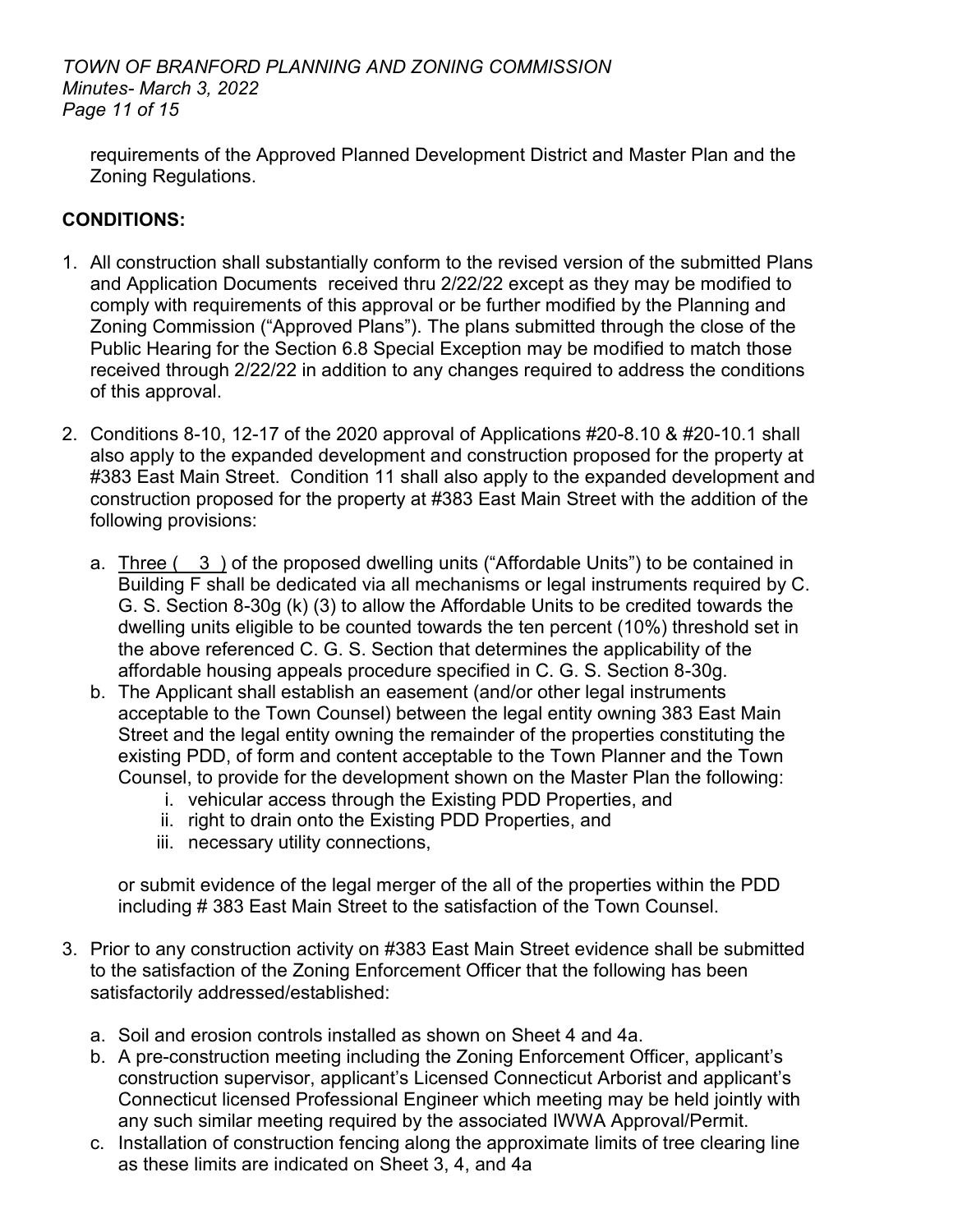- d. Submittal of a Soil and Erosion Control Financial Guarantee in favor of the Town of Branford pursuant to Section 6.8.F.1 of form, content, and amount as determined by the Zoning Enforcement Officer as she may be advised by the Town Engineer and the Town Attorney, except that this financial guarantee shall not be in the form of a surety bond and it need not cover items already covered by any similar financial guarantee if required by the Inland Wetlands and Watercourses Agency.
- 4. To comply with Section 6.8, the Applicant shall submit the following for the review and approval of the Zoning Enforcement Officer, as she may be advised by the Fire Marshal, prior to beginning any work on # 383 East Main Street requiring a Blasting Permit:
	- a. Documentation that an offer of a pre-blast survey was made to owners of all structures any part of which is within 250 feet of the boundary of the properties.

All blasting shall comply with any Blasting Permit issued as well as the submitted Blasting Plan and be limited to Monday through Friday 9:00 am to 5:00 pm.

- 5. Prior to the issuance of a Zoning Permit or Zoning Authorization for the issuance of a Building Permit for improvements to this property, the Site Plan and submitted application materials shall be modified to address the following to the satisfaction of the Zoning Enforcement Officer or specific Town staff member so indicated below:
	- a. The opinion of a State of Connecticut licensed arborist regarding the sufficiency of the tree protection measures proposed and their augmentation through the implementation of any measures recommended in the opinion (i.e. addition to the approved plans and placement in the site of any physical measures called for).
	- b. The construction of a sidewalk along the entire East Main Street (Route 1) frontage of # 383 East Main Street, with exact details to be coordinated with the CTDOT. These details will particularly include any necessary rock removal and accommodation of any existing traffic control boxes, etc. as well as incorporating provisions for access (drop down ramp, etc.) to a possible crosswalk to the northwest corner of the East Main Street (Route 1)/No. Branford Road (Route 139) intersection if deemed allowable by the CT DOT.
	- c. Landscaping, similar to that included on new Sheet 7A for the other transformers, shall be proposed and added to all relevant plan sheets for the transformer and splice box proposed beyond the southwest corner of the clubhouse to screen the transformer and splice box to the extent commensurate with Eversource requirements to the satisfaction of the Town Planner or his designee. All transformers no shown on the 2020 approved plans shall be indicated as new features on the relevant plan sheets (bolded and not in shadow font).
	- d. Reconfiguration of the proposed mailbox location shall be considered to allow the inclusion of a pull-off parking/standing space or two in front of the mailbox. Any changes to the plan set to address a proposed reconfiguration to address the above may be proposed and approved (by the Town Planner or his designee) as part of the submittal of revised plans to address the Conditions of this approval and shall not require a separate Site Plan Modification.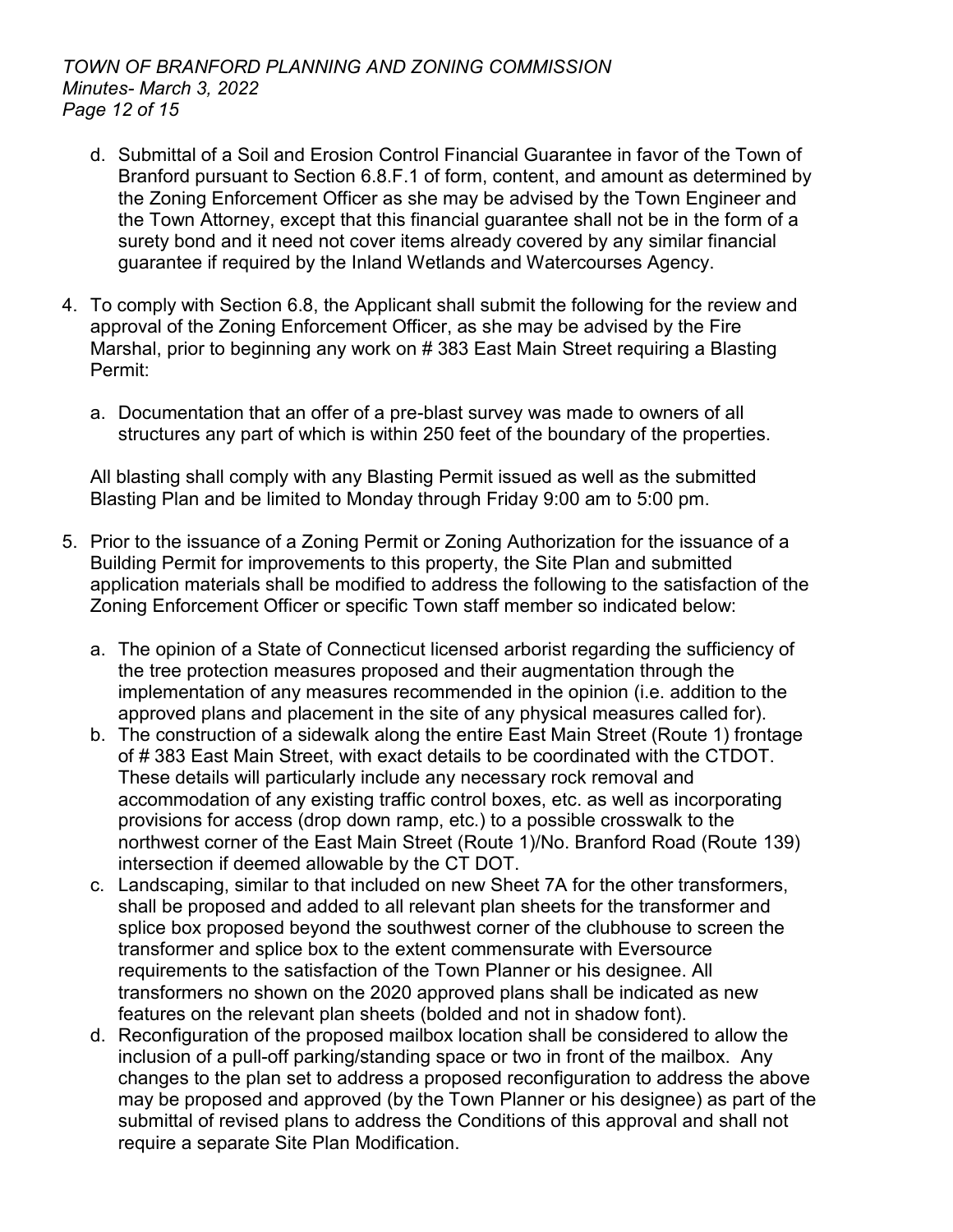*TOWN OF BRANFORD PLANNING AND ZONING COMMISSION Minutes- March 3, 2022 Page 13 of 15*

- 6. The on-site use of fixed machinery or rock crushing equipment at #383 East Main Street for the processing of excavated or blasted rock or earth material (or other earth material brought into the site) is prohibited without the further approval of the Commission pursuant to Section 6.8.G.
	- **4.** Montowese Building Group, LLC-Applicant John & Anne Hines-Owners of 14 Buckley Road Branford Building Supplies Inc.-Owner of 0 & 16 Buckley Road 14, 16 & 0 Buckley Road Special Exception- Grading (Section 6.8) **Application #22-1.4 A/R 1/20/22 & PH set for 4/7/22**
	- **5.** Montowese Building Group, LLC-Applicant John & Anne Hines-Owners of 14 Buckley Road Branford Building Supplies Inc.-Owners of 0 & 16 Buckley Road 14, 16 & 0 Buckley Road Special Exception/CAM-Open Space Residential Development (OSRD) **Application #22-1.5 A/R 1/20/22 & PH set for 4/7/22**

## **NEW BUSINESS:**

1. Nitenday Associates, LLC c/o Ken Ginsberg-Applicant & Owner - 221 West Main St. (Unit 7) Special Exception- Indoor Recreation **Application #22-2.4 To be A/R & PH to be set**

## **Staff will set the public hearing**

- 2. Matthew & Stephanie Milano-Applicants & Owners 125 Thimble Islands Road 2 Lot Subdivision & Coastal Site Plan **Application #22-2.5 To be A/R**
- 3. Stephen & Rita Prota-Applicants & Owners 36 Greenfield Avenue Special Exception- Attached two car Garage **Application #22-3.1 Tobe A/R & PH to be set**

# **Staff will set the public hearing**

4. Claudia V. Sepot-Applicant & Owner 33 Island View Avenue Coastal Site Plan-Single family home **Application #22-3.2 To be A/R**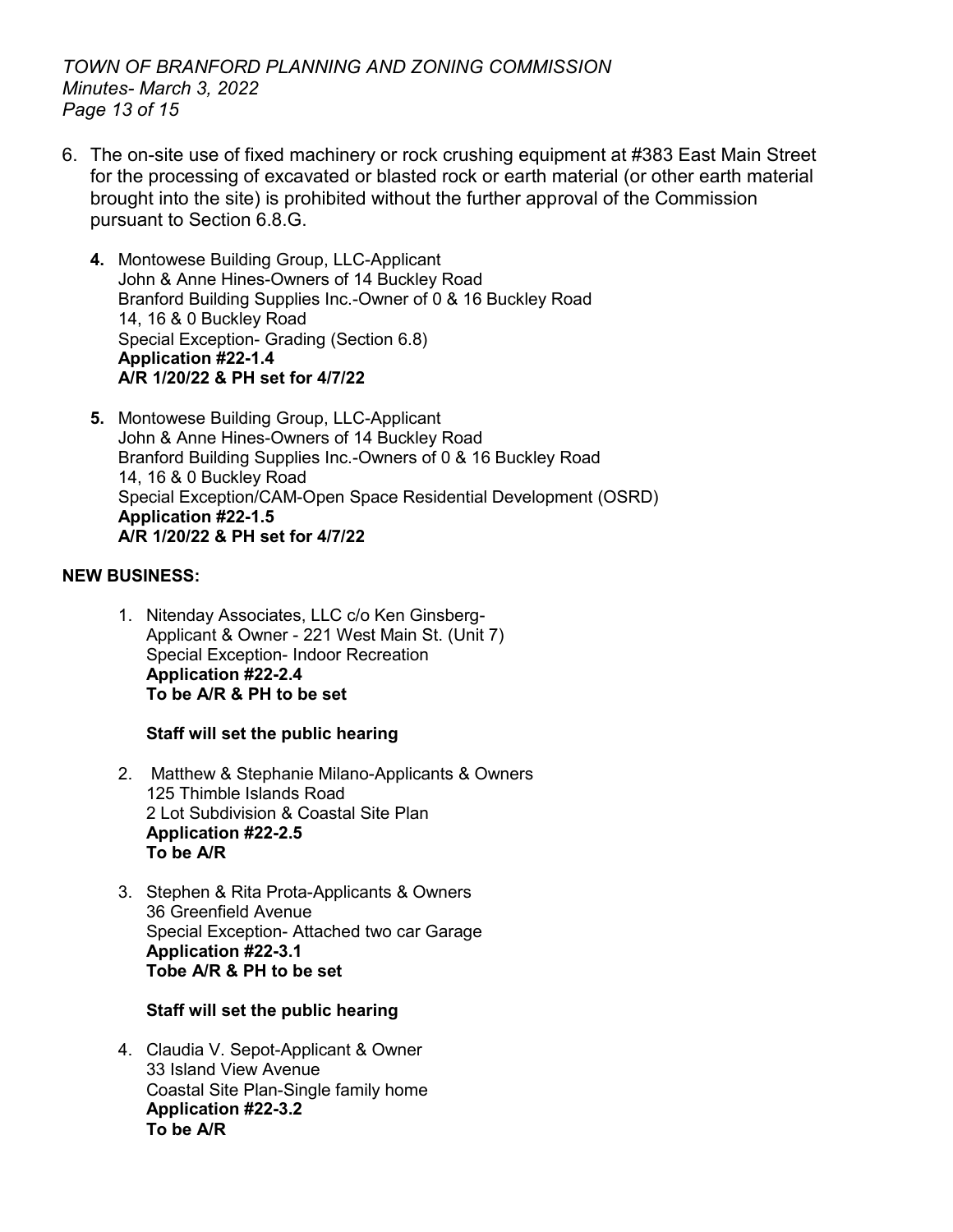*TOWN OF BRANFORD PLANNING AND ZONING COMMISSION Minutes- March 3, 2022 Page 14 of 15*

> 5. Daniel Rabin-Applicant Zoning Regulation Amendment-Addition of Solar Regulations **Application #22-3.3 To be A/R & PH to be set**

## **Staff will set the public hearing**

#### **OTHER BUSINESS:**

1. Receipt of draft *Affordable Housing Plan* from the Affordable Housing Plan Steering Committee, planning staff and planning consultant – Discussion regarding next steps.

H. Smith noted that the consultant, Glenn Chadler worked with the Affordable Housing Steering Committee and he displayed a list of the members. The plan must be in place by June 1, 2022.

There will be a Special Meeting on March 24, 2022 via zoom to discuss this.

2. Bond Establishment for 69 Todd's Hill Road

**F. Russo made a motion to establish the bond for \$3,980.00. J. Chadwick seconded the motion which passed unanimously.**

3. Bond Release for 14 Lomartra Lane (lot 1)

**J. Chadwick made a motion to release the bond of \$4,000. J. Vaiuso seconded the motion which passed unanimously.** 

4. Bond Establishment for 31 Lomartra Lane (lot 17) for landscaping & driveway.

**J. Chadwick made a motion to establish the bond for \$4,000. M. Palluzzi seconded the motion which passed unanimously.** 

- 5. Review of Annual Report- Fiscal Year 2020-2021 H. Smith deferred this .It needs to be finalized.
- 6. Planner's Report

 H. Smith briefly discussed the option of holding in person meetings again at the Fire Headquarters. The Commission gave their thoughts and the general feeling was that they would like to start in person meetings as of the April 7, 2022 meeting.

The meeting adjourned at 11:30 pm.